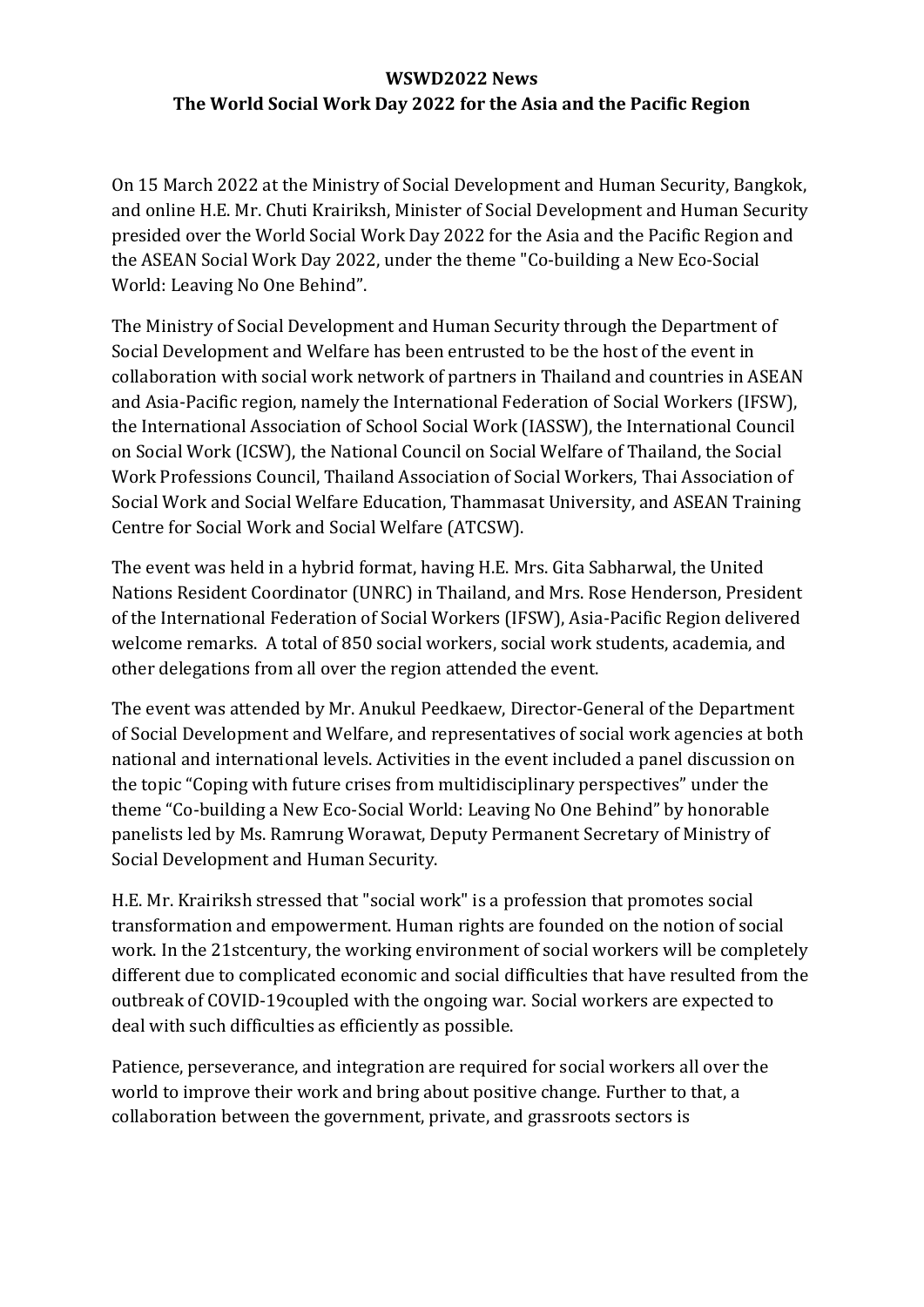Diversity in communities, society, and cultures is also one of the most challenging problems that require the transition from conflict to strength, which is one of the duties of social workers in the new context.

……………………………………………

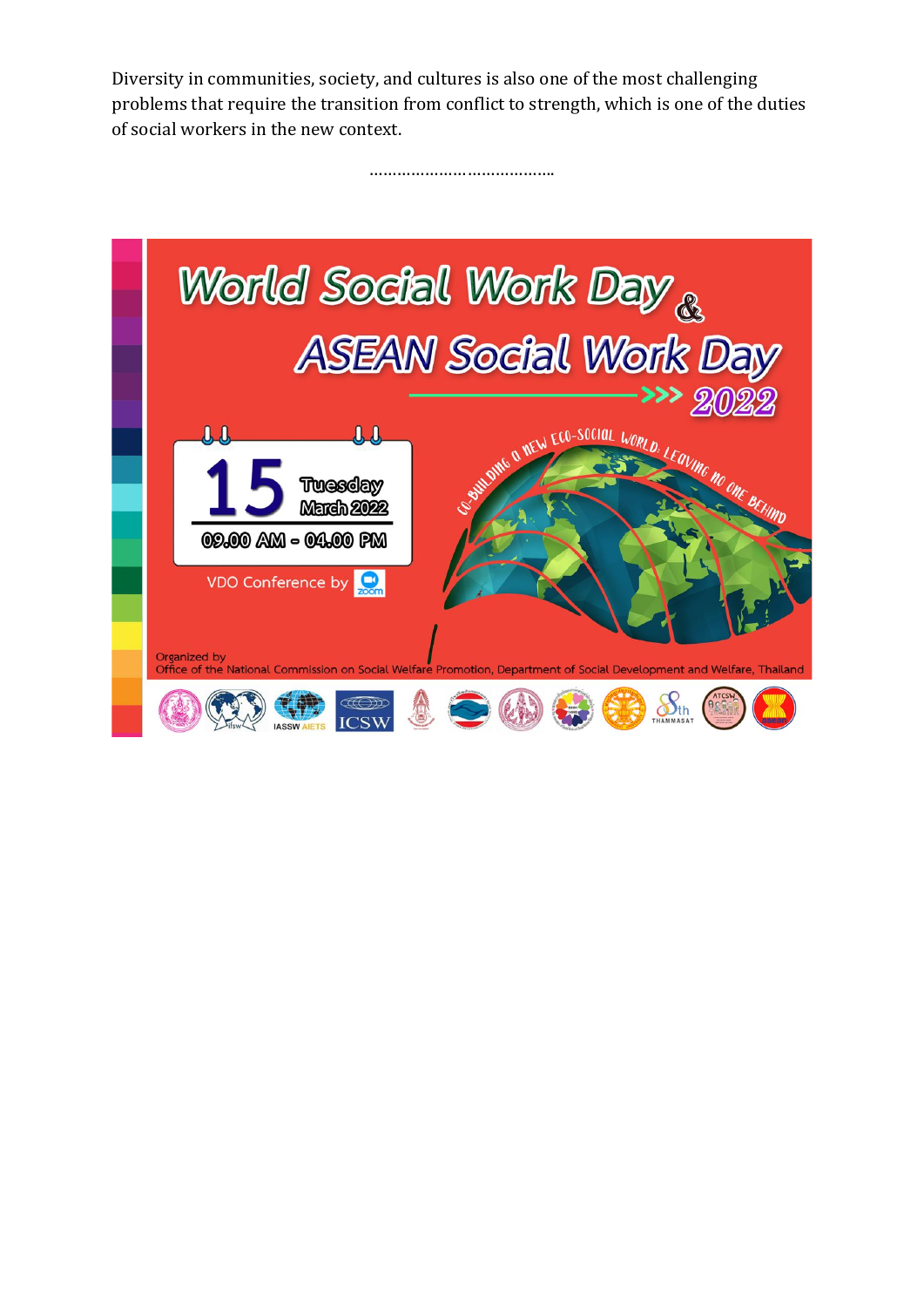